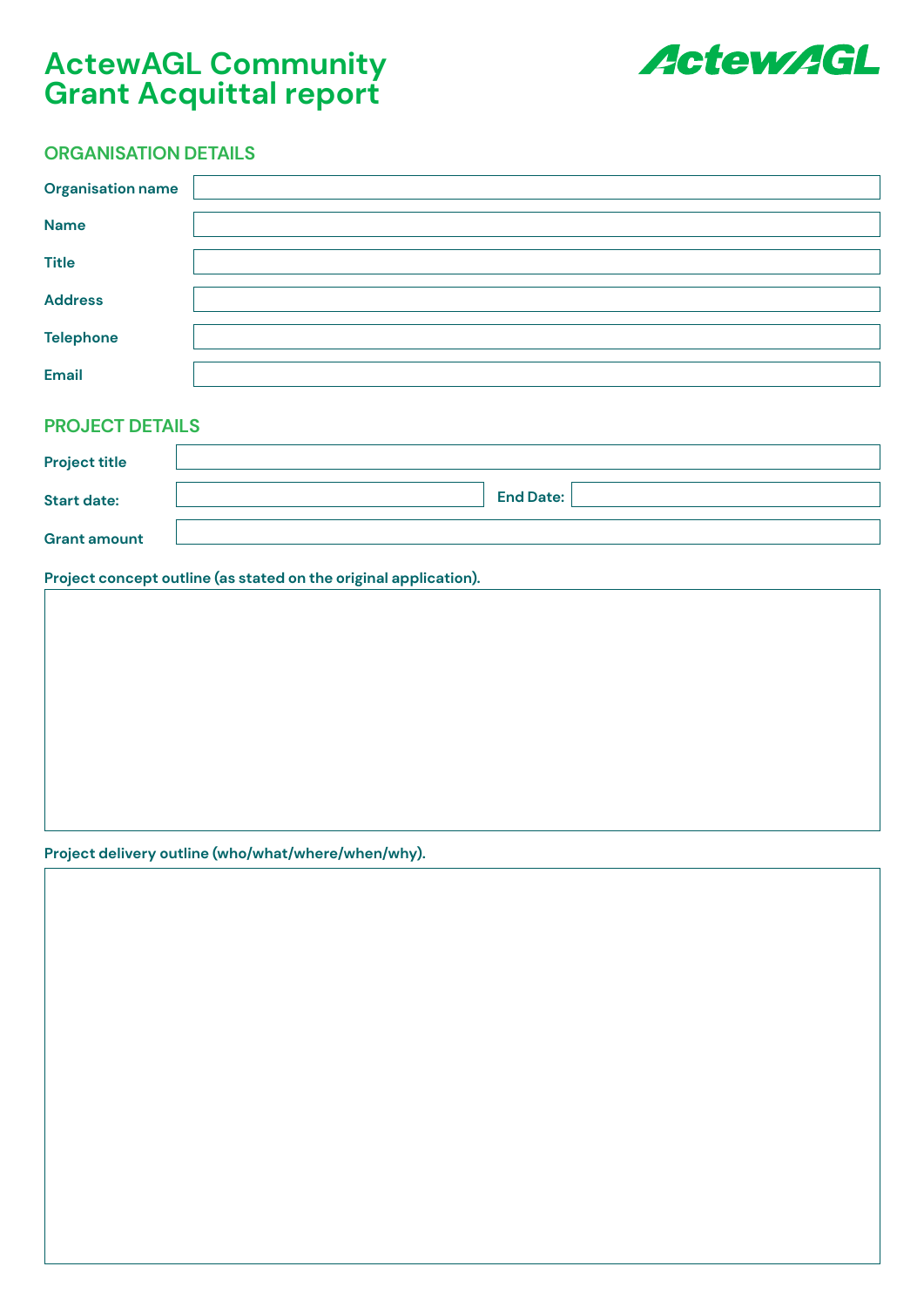

**Did you make any changes to the project compared to what was originally presented? If so, why and what benefit did these have on the project outcomes?**

**What were the project outcomes? Were these in line with your original expectations? Who benefited most from your project?**

**What did you learn from this project (areas for improvement, things you did well etc)?**